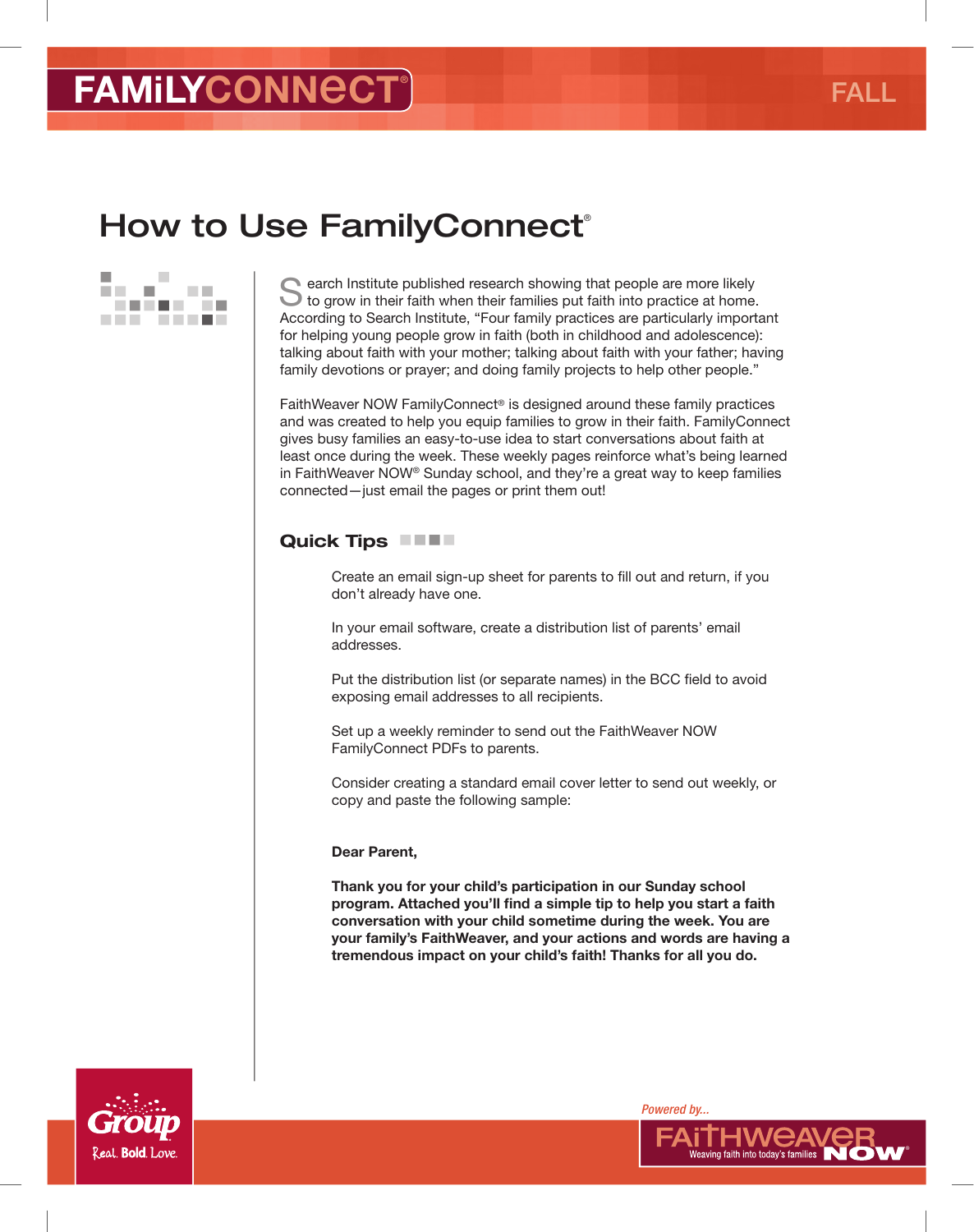# God Creates the World

Week 1



▶Bible Point God made the world. 

### Key Verse

"In the beginning God created the heavens and the earth" (Genesis 1:1).

■ e learned this week that God created the world and everything in it (Genesis 1:1–2:3). Strengthen your family's faith learning and growth at home with this easy idea:

#### Parents **FIFT**

Tell about your favorite things in God's creation—and why they're your favorite. Perhaps you love the ocean and its fascinating creatures. Or maybe you adore the sight of snowcapped mountains. Ask your children about their favorites of God's creations—and why they chose what they did. Then discuss ways you can appreciate God's creation around you every day.

#### Pray **No.**

God, your world is wonderful. Thank you for creating all the things we enjoy. In Jesus' name, amen.

Our family thanks God for:

Our family talks to God about:

For more great questions and age-appropriate activities, check out your child's Week 1 Student Book page.



Sneak Peek Don't miss next week when we discover what's special about the way God made us.

Permission to photocopy this page from FaithWeaver NOW® granted for local PAIINING NUCLANCE RELAYS FOR LOCAL PROVIDING THE RELAYSION OF THE RELAYSION OF THE RELAYSION OF THE RELAYSION OF THE RELAYSION OF THE RELAYSION OF T church use. Copyright © Group Publishing, Inc., Loveland, CO 80538. group.com

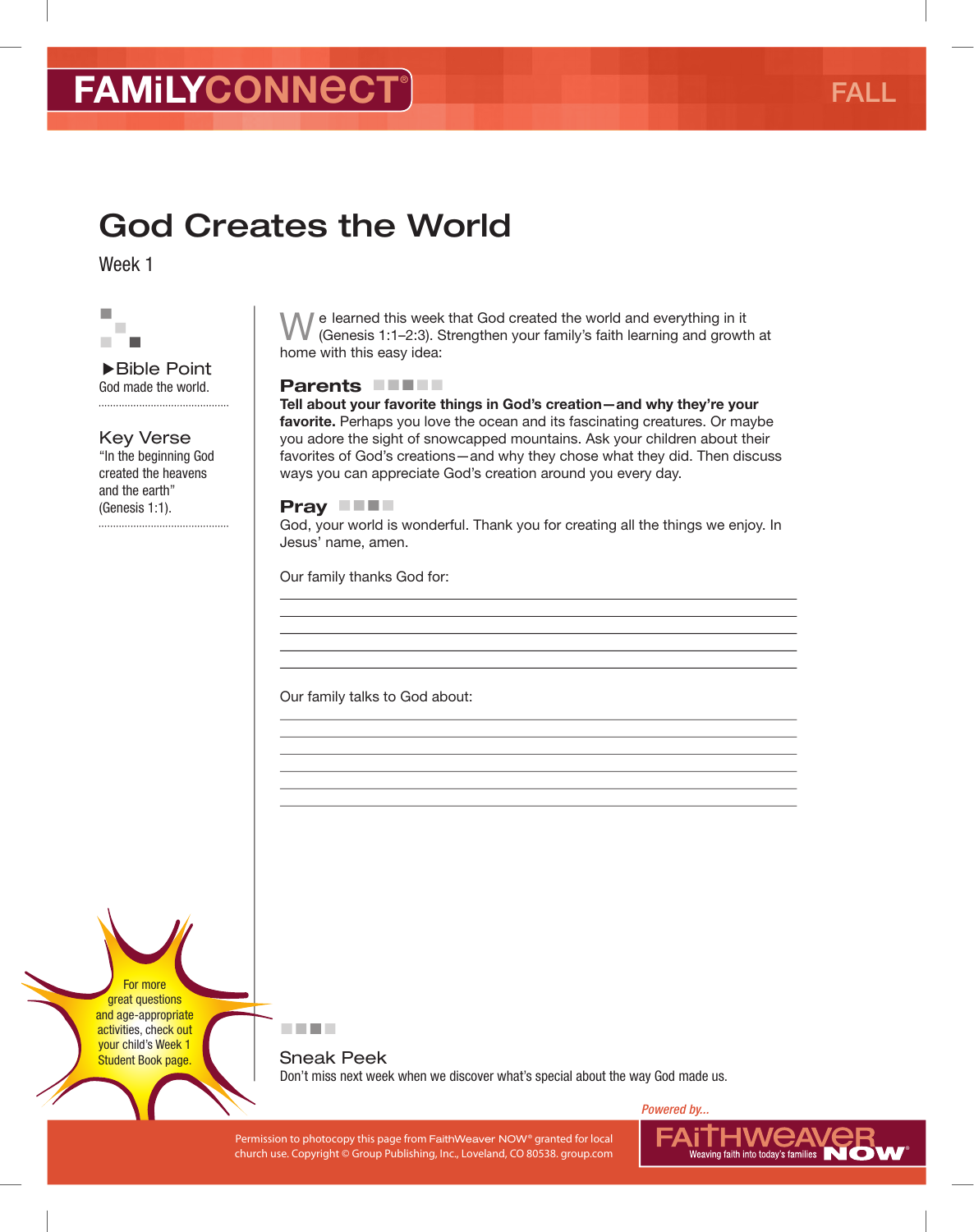# God Creates Adam and Eve

Week 2



▶Bible Point God made us. 

#### Key Verse

"I praise you because I am fearfully and wonderfully made; your works are wonderful, I know that full well" (Psalm 139:14).

 $\mathbb I$  e learned this week that God created each of us to be unique and special (Genesis 2:4-22). Strengthen your family's faith learning and growth at home with this easy idea:

#### Parents **FIFT**

Identify unique qualities or talents in each child, and then tell your children about what makes each of them a one-of-a-kind creation of God. Your kids will be captivated and blessed by your praise! Invite your kids to tell you what's unique and wonderful about you, too. Then discuss how you can use the talents and qualities God gave each of you to love God.

#### Pray **THE**

God, thank you for making and caring about each of us. Help us remember every day how much you value us. In Jesus' name, amen.

Our family thanks God for:

Our family talks to God about:

For more great questions and age-appropriate activities, check out your child's Week 2 Student Book page.



Sneak Peek Don't miss next week when we discover that God doesn't want us to sin—and ways to avoid sin.

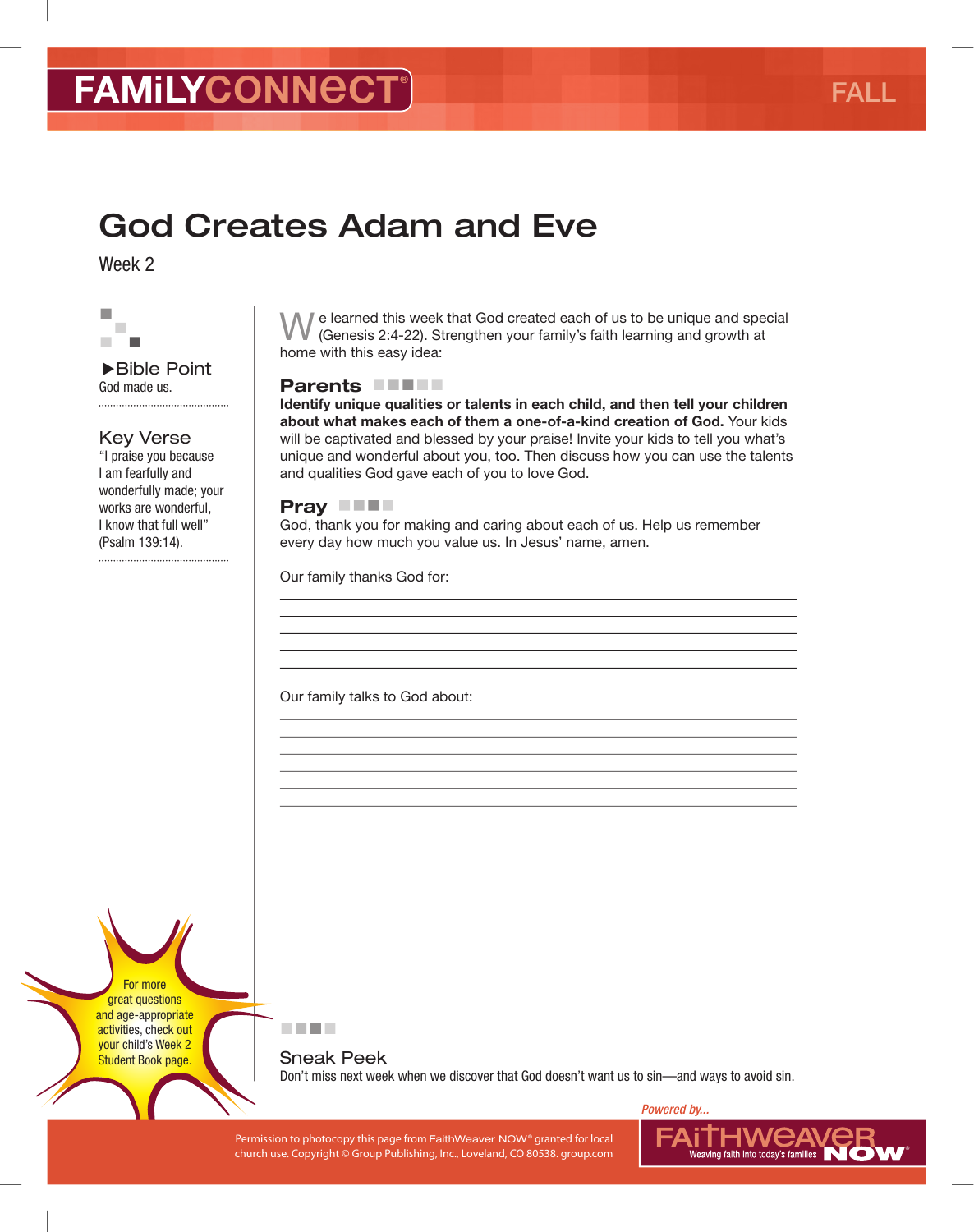# Adam and Eve Sin

Week 3



▶Bible Point God doesn't want us to sin. 

Key Verse "For all have sinned and fall short of the glory of God" (Romans 3:23).

We learned this week that we've all sinned but God offers us forgiveness and a relationship with him through Jesus' sacrifce (Genesis 3). Strengthen your family's faith learning and growth at home with this easy idea:

#### Parents **FIFT**

Tell your family about a time you experienced unexpected or undeserved forgiveness. Maybe a friend forgave you after you said something insulting or your supervisor showed grace after a significant mistake at work. What about your experience of forgiveness impacted you? Allow your kids to share their experiences with forgiveness. God's forgiveness of our sin is much like when we're forgiven by another person without earning it. It's a wonderful gift! God loves us so much he sent Jesus to take the punishment of our sins, and God forgives us in return.

#### Pray **No.**

God, we know every person sins and it's part of being human—ever since Adam and Eve first sinned. Thank you for sending Jesus to take away that sin and forgiving each of us. In Jesus' name, amen.

Our family thanks God for:

Our family talks to God about:

For more great questions and age-appropriate activities, check out your child's Week 3 Student Book page.

#### Sneak Peek

医胃吸虫

Don't miss next week when we discover that God wants us to love our families and ways we can do that even when we have conflicts.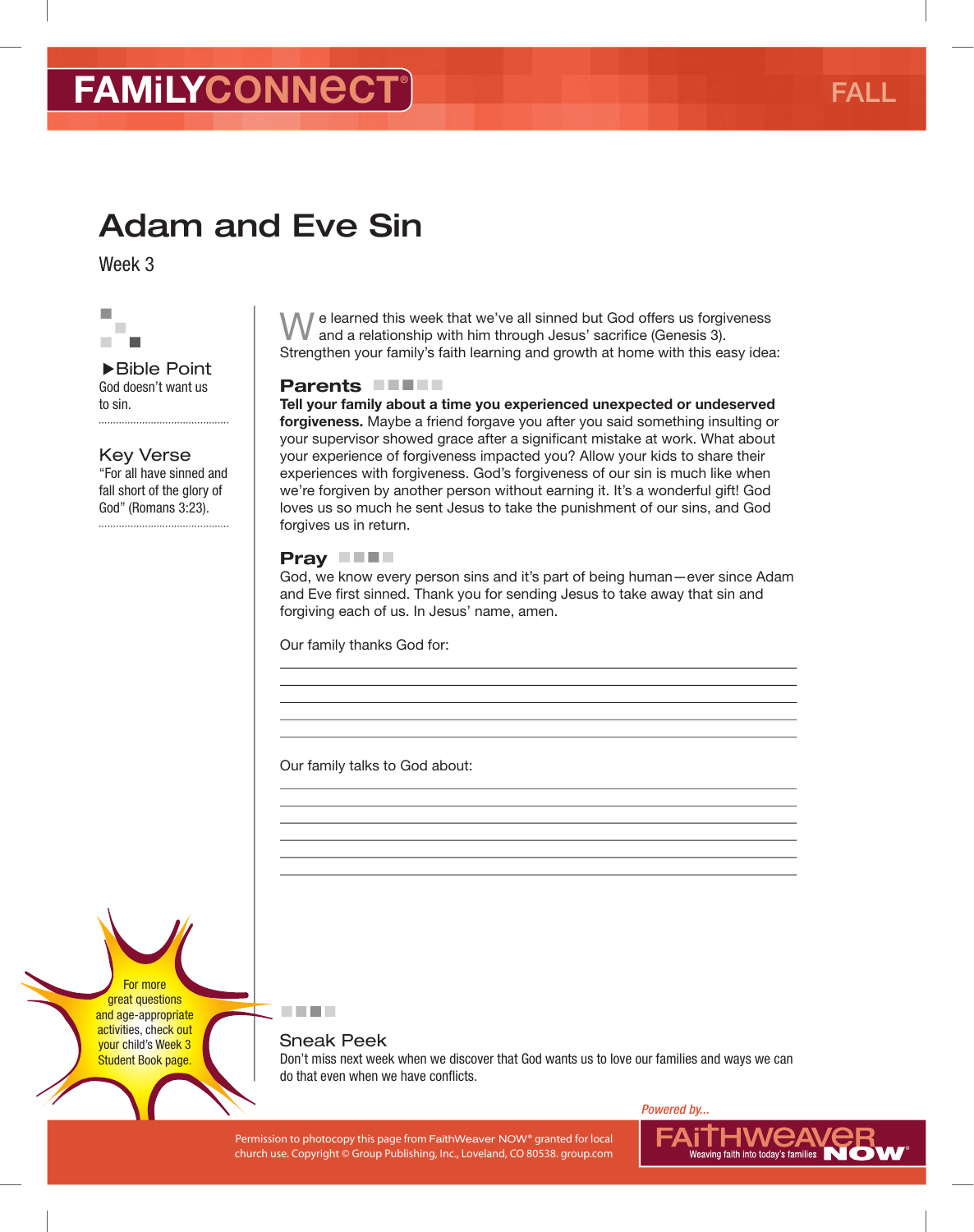# Cain Kills Abel

Week 4



▶Bible Point God wants us to love our families. 

Key Verse

"Be devoted to one another in brotherly love. Honor one another above yourselves" (Romans 12:10). 

We learned this week that God wants us to love our families the way he does (Genesis 4:1-16). Strengthen your family's faith learning and growth at home with this easy idea:

#### Parents **FIFT**

Develop the kind of love described in Romans 12:10 by practicing "words of appreciation" with your family. Expressing gratitude is a great way to love one another. Choose one family member at a time. Then have all family members tell what they appreciate about that person. Continue until everyone has had a turn. End with a big family hug!

#### Pray **THE**

God, thank you for each person in our family. Teach us how to love and care for one another the way you would. In Jesus' name, amen.

Our family thanks God for:

Our family talks to God about:

For more great questions and age-appropriate activities, check out your child's Week 4 Student Book page.



Sneak Peek Don't miss next week when we discover why God wants us to obey him above all else.

Permission to photocopy this page from FaithWeaver NOW® granted for local PAIINING NUCLANCE RELAYS FOR LOCAL PROVIDING THE RELAYSION OF THE RELAYSION OF THE RELAYSION OF THE RELAYSION OF THE RELAYSION OF THE RELAYSION OF T church use. Copyright © Group Publishing, Inc., Loveland, CO 80538. group.com

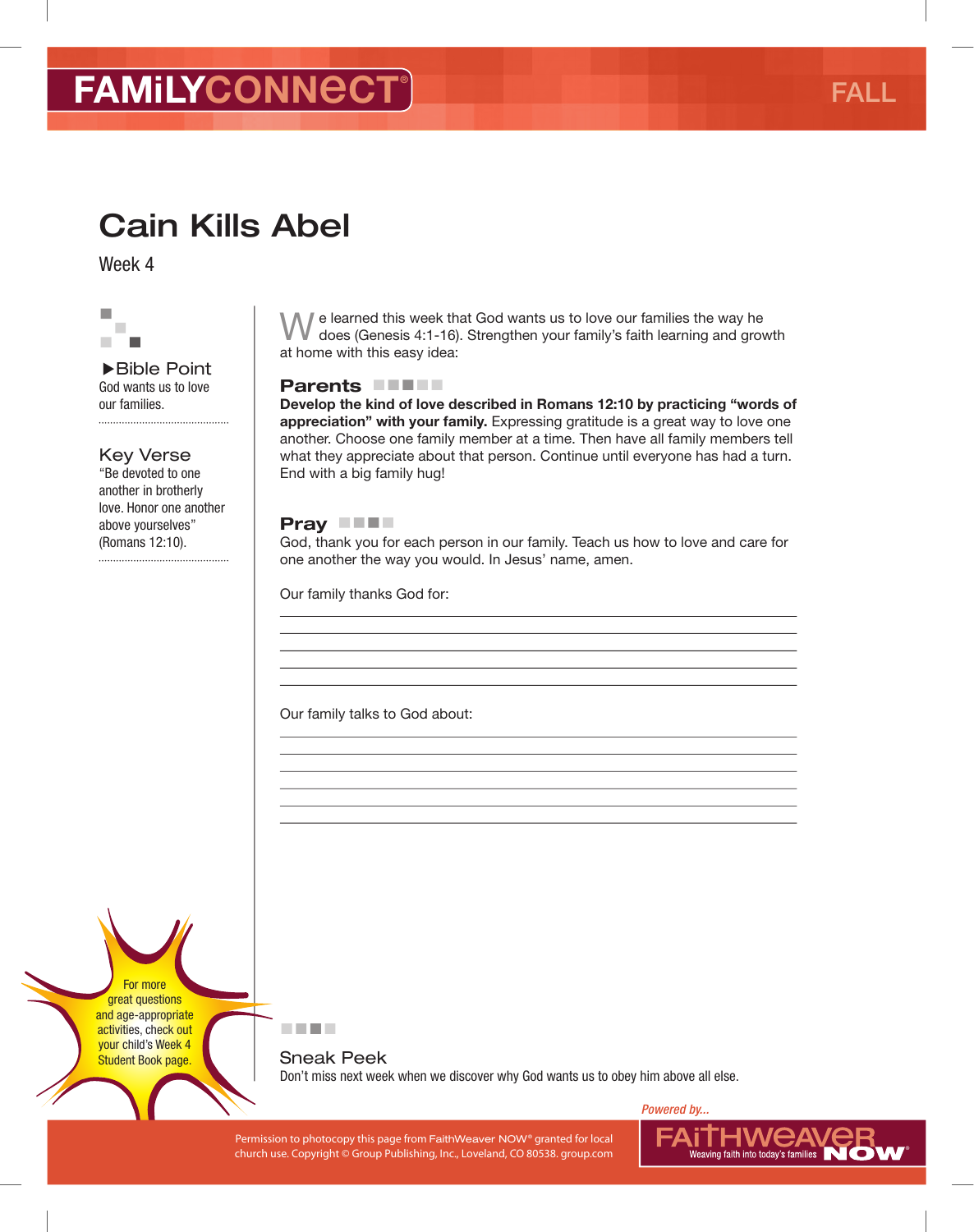# Noah Builds the Ark

Week 5



▶Bible Point God wants us to obey. 

#### Key Verse

"Peter and the other apostles replied: 'We must obey God rather than men!' " (Acts 5:29).

 $\mathbb I$  e learned this week that God wants us to obey him above all else-no matter what (Genesis 6:5-22). Strengthen your family's faith learning and growth at home with this easy idea:

#### Parents **FIFT**

Talk with your family about the reasons for rules. Invite your kids to come up with a list of rules in your house that they don't completely understand. Then, one rule at a time, explain why you created each rule and how they keep your kids from potential harm or simply help your kids fnd their way to what's best for them. God's rules are meant to do the same—to keep us safe and lead us to what's best for our lives.

#### Pray **THE**

God, show us how we can obey you no matter what. Please teach us to trust that your ways are best because you love us. In Jesus' name, amen.

Our family thanks God for:

Our family talks to God about:

For more great questions and age-appropriate activities, check out your child's Week 5 Student Book page.



Sneak Peek Don't miss next week when we discover that God always keeps his promises. That's amazing!

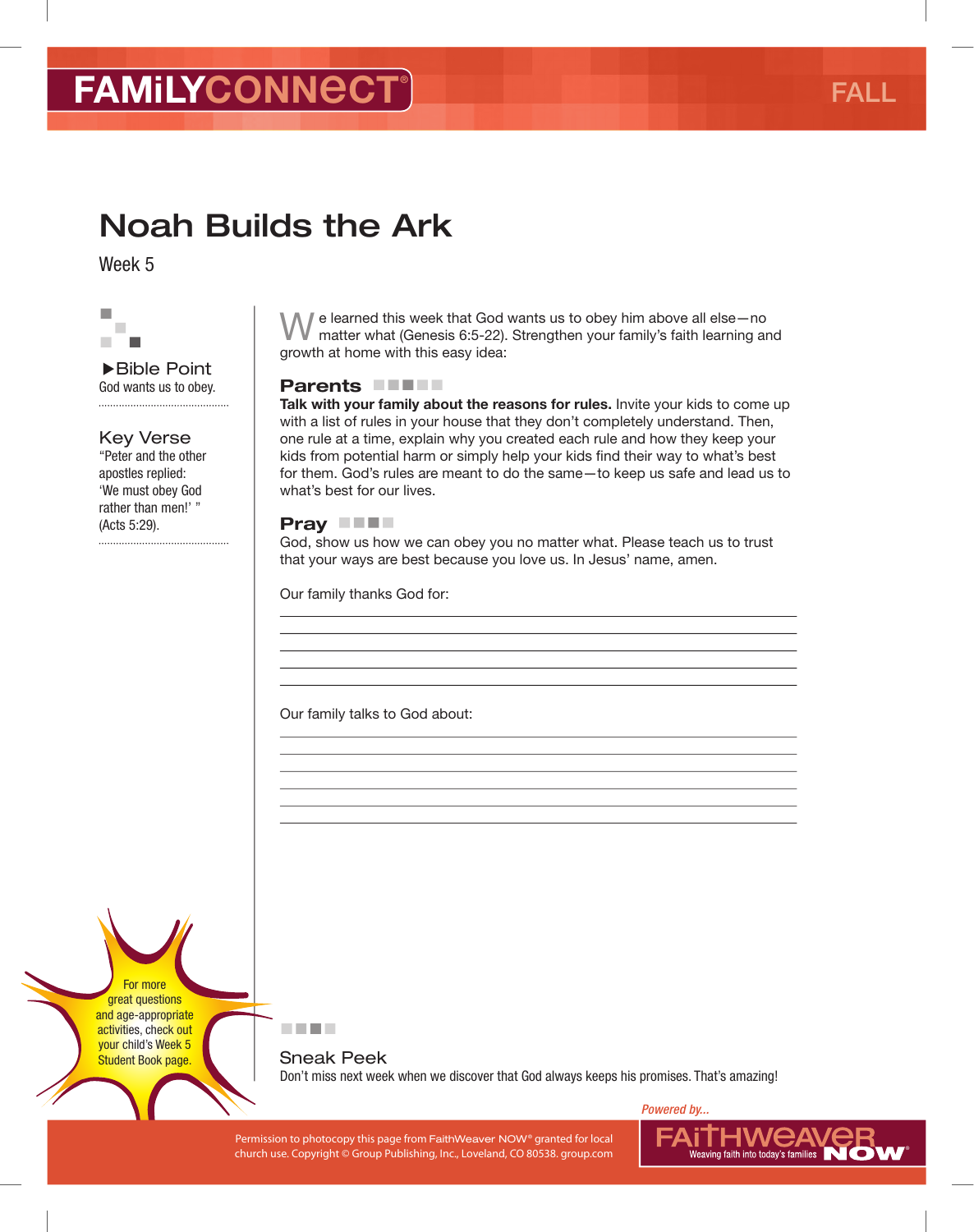# God Floods the Earth

Week 6



#### ▶Bible Point We can count on God's promises.

Key Verse "The Lord is faithful to all his promises and loving toward all he has made" (Psalm 145:13).

We learned this week that God always keep his promises (Genesis 7–8; 9:8-16). Strengthen your family's faith learning and growth at home with this easy idea:

#### Parents **NATION**

Talk about one kept or unkept promise that you've experienced. Perhaps your parent promised to take you on a trip and it never happened. What emotions do you remember from that experience? Or perhaps your child promised to clean his room, and before you could check, your child kept the promise. How did that make you feel—happy, proud, satisfed? Then have your kids share examples of promises they've experienced. It's incredible that God keeps all his promises when we live in a world where promises are often broken. Invite each family member to complete the following sentence: "I'm glad God keeps his promises because…"

#### Pray **NH**

God, thank you for keeping every promise you make. Help us remember to put our trust in you because you're faithful. In Jesus' name, amen.

Our family thanks God for:

Our family talks to God about:

For more great questions and age-appropriate activities, check out your child's Week 6 Student Book page.



Sneak Peek Don't miss next week when we discover why it's important to put God first.

Permission to photocopy this page from FaithWeaver NOW® granted for local PAIINING NUCLANCE RELAYS FOR LOCAL PROVIDING THE RELAYSION OF THE RELAYSION OF THE RELAYSION OF THE RELAYSION OF THE RELAYSION OF THE RELAYSION OF T church use. Copyright © Group Publishing, Inc., Loveland, CO 80538. group.com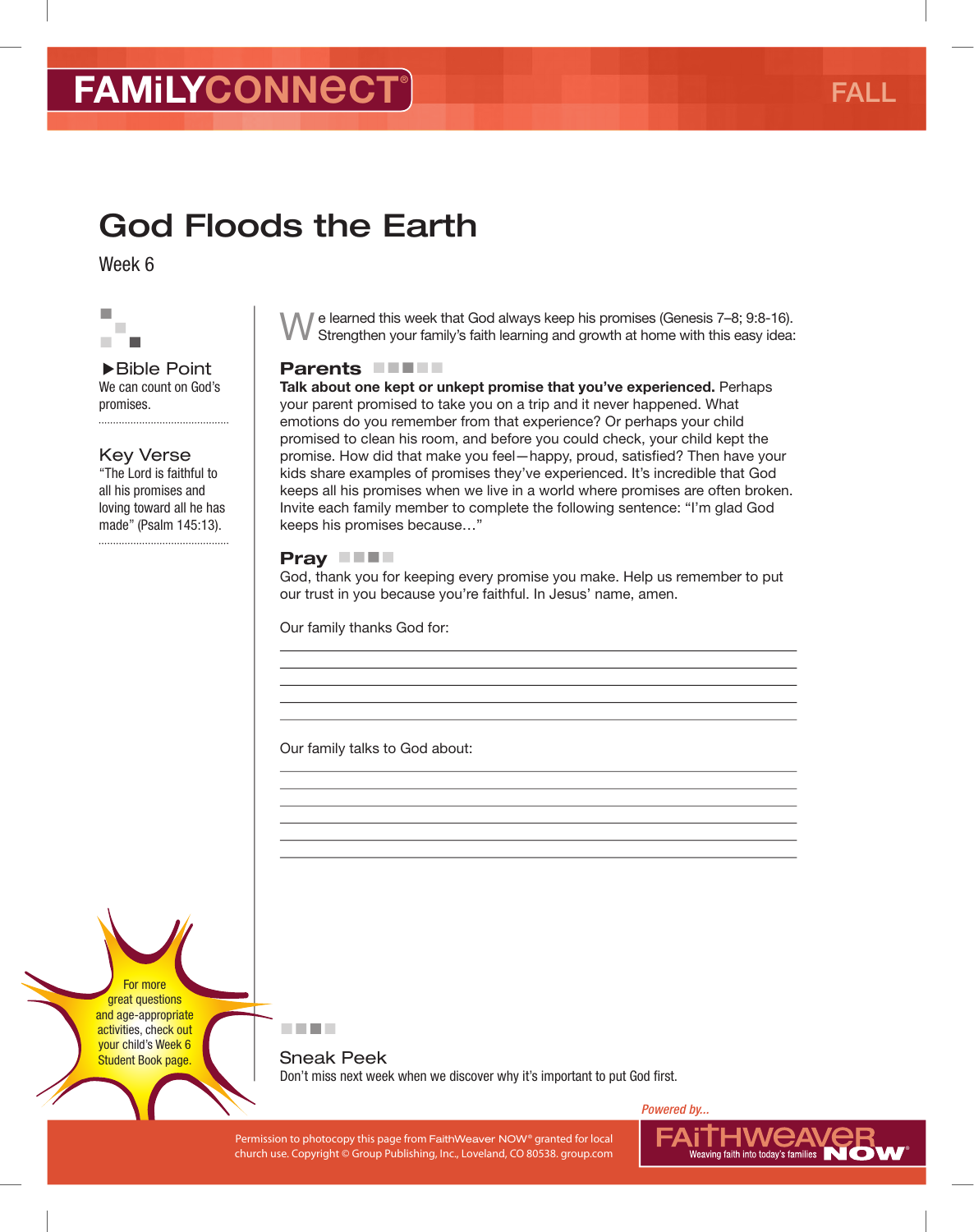# People Build a Tower at Babel

Week 7



▶Bible Point We put God first. 

#### Key Verse

"Love the Lord your God with all your heart and with all your soul and with all your strength" (Deuteronomy 6:5).

 $\mathbb I$  e learned this week that in all our decisions and experiences, we need God—and we can put God frst in our lives (Genesis 11:1-9). Strengthen your family's faith learning and growth at home with this easy idea:

#### Parents **FIFT**

Talk with your family about things or people you naturally put first in what you do. It could be family members, your health, your job, being successful, or anything else important to you. Then have your kids share what they put first when making their choices. Discuss ways you can put God frst and include him as you make decisions.

#### Pray **No.**

God, we need you every day. Help us remember to put you first in all we do. In Jesus' name, amen.

Our family thanks God for:

Our family talks to God about:

For more great questions and age-appropriate activities, check out your child's Week 7 Student Book page.



Sneak Peek Don't miss next week when we discover why we can always trust God.

Permission to photocopy this page from FaithWeaver NOW® granted for local PAIINING NUCLANCE RELAYS FOR LOCAL PROVIDING THE RELAYSION OF THE RELAYSION OF THE RELAYSION OF THE RELAYSION OF THE RELAYSION OF THE RELAYSION OF T church use. Copyright © Group Publishing, Inc., Loveland, CO 80538. group.com

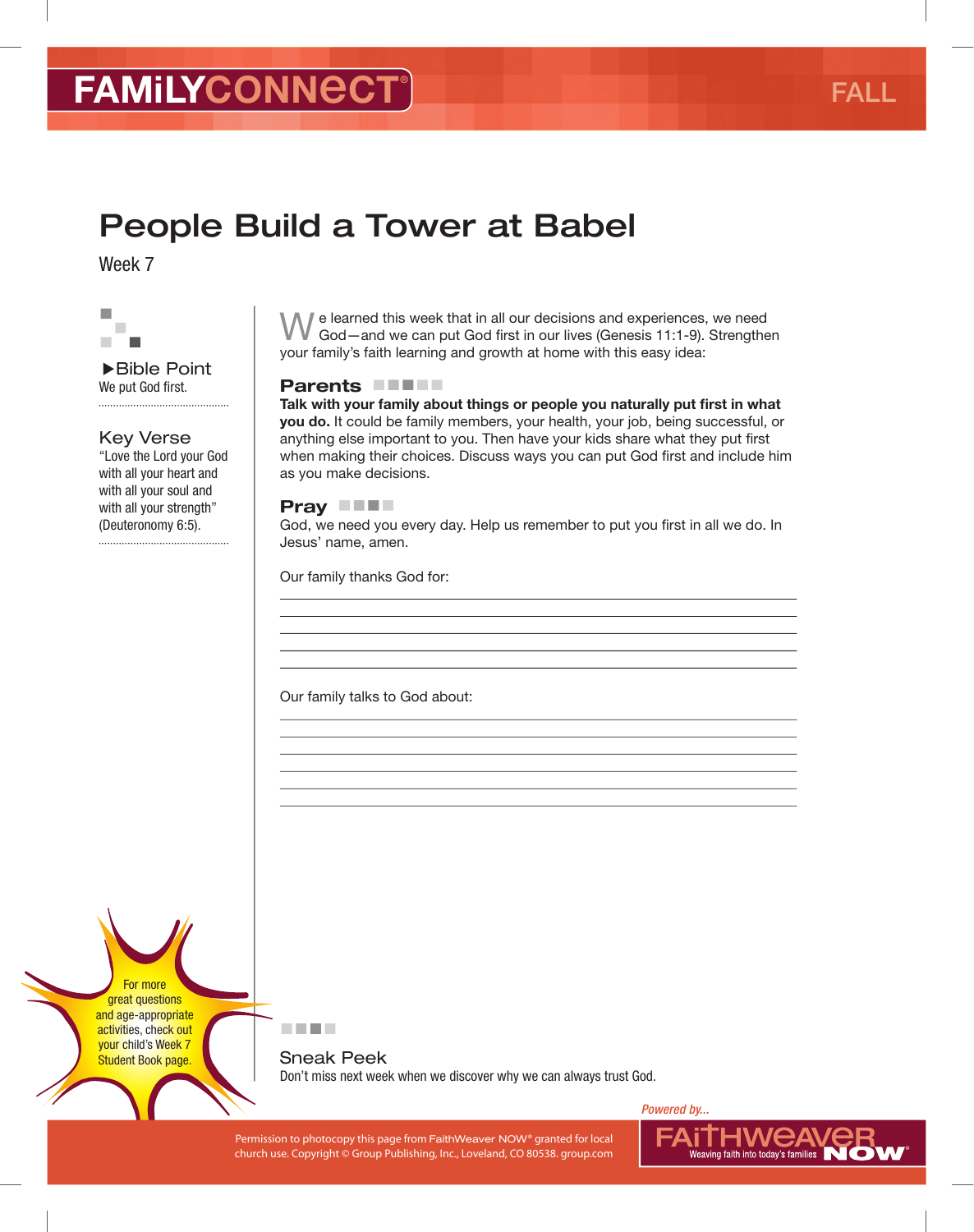# Abram Follows God's Direction

Week 8



▶Bible Point We can always trust God. 

#### Key Verse

"Trust in the Lord with all your heart and lean not on your own understanding; in all your ways acknowledge him, and he will make your paths straight" (Proverbs 3:5-6).

 $\blacksquare$  e learned this week that we can always trust God because he always has the best for our lives in mind in what he asks us to do (Genesis 12:1-8). Strengthen your family's faith learning and growth at home with this easy idea:

#### Parents **FIFT**

Tell your children about someone you trust and why you trust him or her. How can other people tell that you trust that person? Ask your children to tell you about people they trust and how they show it. Then discuss why you trust God and ways you can show your trust in God.

#### Pray **THE**

God, thank you for being someone we can trust. Help us follow you every day. In Jesus' name, amen.

Our family thanks God for:

Our family talks to God about:

For more great questions and age-appropriate activities, check out your child's Week 8 Student Book page.



Sneak Peek Don't miss next week when we explore how God wants us to put others first.

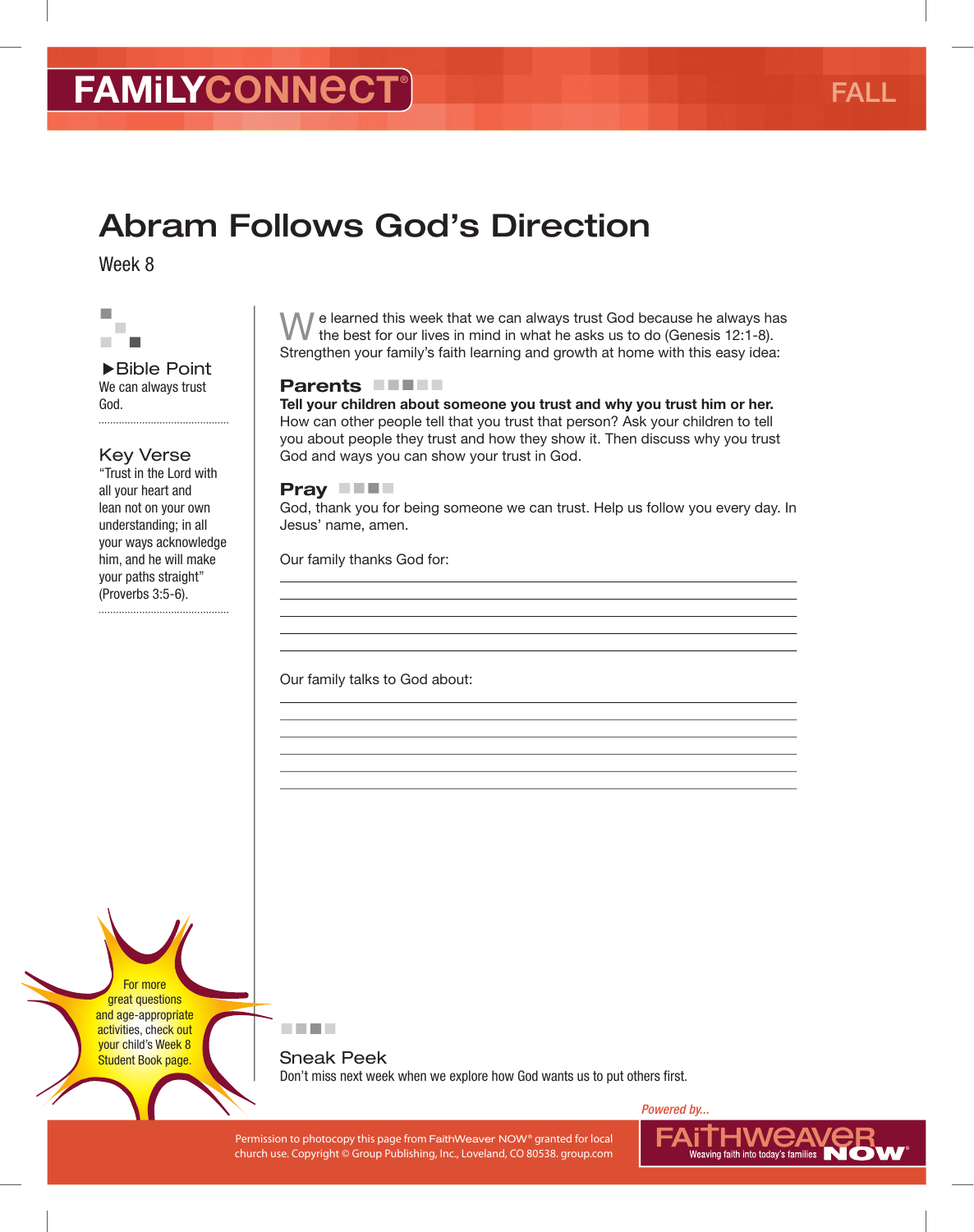# Lot and Abram Divide the Land

Week 9



▶Bible Point God wants us to put others first.

Key Verse "Do to others as you would have them do to you" (Luke 6:31).

We learned this week that God wants us to think about others before ourselves (Genesis 13). Strengthen your family's faith learning and growth at home with this easy idea:

#### Parents **FIFT**

Tell kids what Luke 6:31 means to you. Then allow your children to tell you what they think the verse means. Invite your children to think of an act of kindness they'd love to receive, such as breakfast in bed, someone else cleaning their room, or someone sharing their favorite tech gadget or toy. After they've thought of something, have them tell what it is and why they'd appreciate someone doing that for them. Then challenge each family member to do that thing for someone else in your family this week.

#### Pray **THE**

God, show us how to think about others before we think about ourselves. Teach us to love others the way Jesus loves them. In Jesus' name, amen.

Our family thanks God for:

Our family talks to God about:

For more great questions and age-appropriate activities, check out your child's Week 9 Student Book page.

医血管肌

Sneak Peek Don't miss next week when we discover that God has good plans for each of us.

Permission to photocopy this page from FaithWeaver NOW® granted for local PAIINING NUCLANCE RELAYS FOR LOCAL PROVIDING THE RELAYSION OF THE RELAYSION OF THE RELAYSION OF THE RELAYSION OF THE RELAYSION OF THE RELAYSION OF T church use. Copyright © Group Publishing, Inc., Loveland, CO 80538. group.com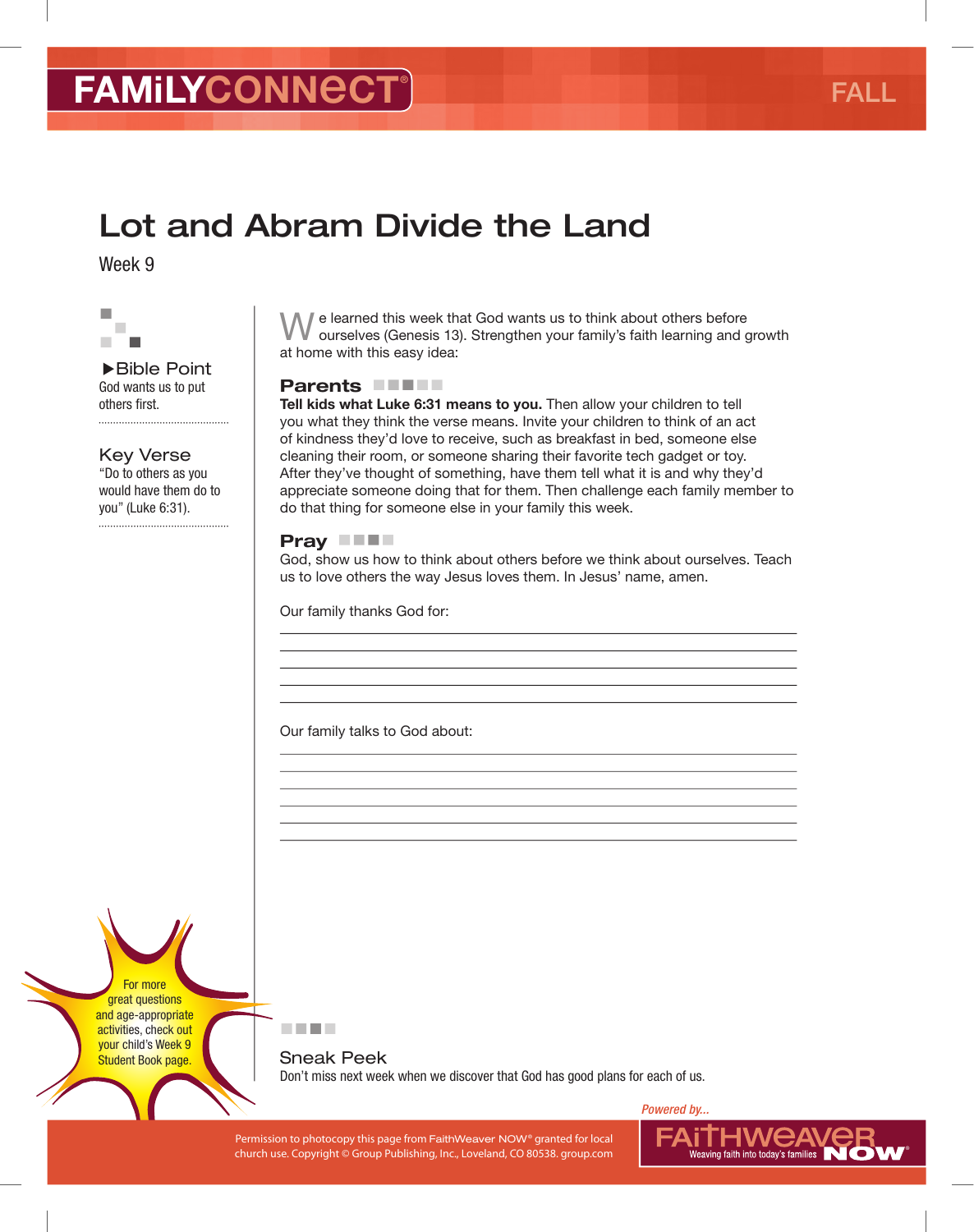### God Makes a Covenant With Abram

Week 10



▶Bible Point God has good plans for us. 

#### Key Verse

" 'For I know the plans I have for you,' declares the Lord, 'plans to prosper you and not to harm you, plans to give you hope and a future' " (Jeremiah 29:11). 

If e learned this week that God has good plans for us and for our future (Genesis 15:1-18). Strengthen your family's faith learning and growth at home with this easy idea:

#### Parents **FIFT**

Tell about a plan you made that didn't go the way you thought it would but turned out for the best. Maybe your occupation isn't what you thought it would be as you were growing up but you're happy in what you're doing. Or you'd made plans to travel the world and have adventures and then your kids became a greater adventure than you could've planned. Why are you satisfed with the way things turned out despite not being exactly what you planned? Invite your kids to tell about plans they've made for their future. You can invite God into all of your plans and trust that if plans change along the way, God always has the best for you in mind. Even when life is difficult, God has a plan for good things to come through hardship.

#### Pray **THE**

God, thank you for your perfect plans and for knowing what's best for us. Please help us to trust your plans when we face struggles. In Jesus' name, amen.

Our family thanks God for:

Our family talks to God about:

For more great questions and age-appropriate activities, check out your child's Week 10 Student Book page.



Sneak Peek Don't miss next week when we discover that God does amazing things.

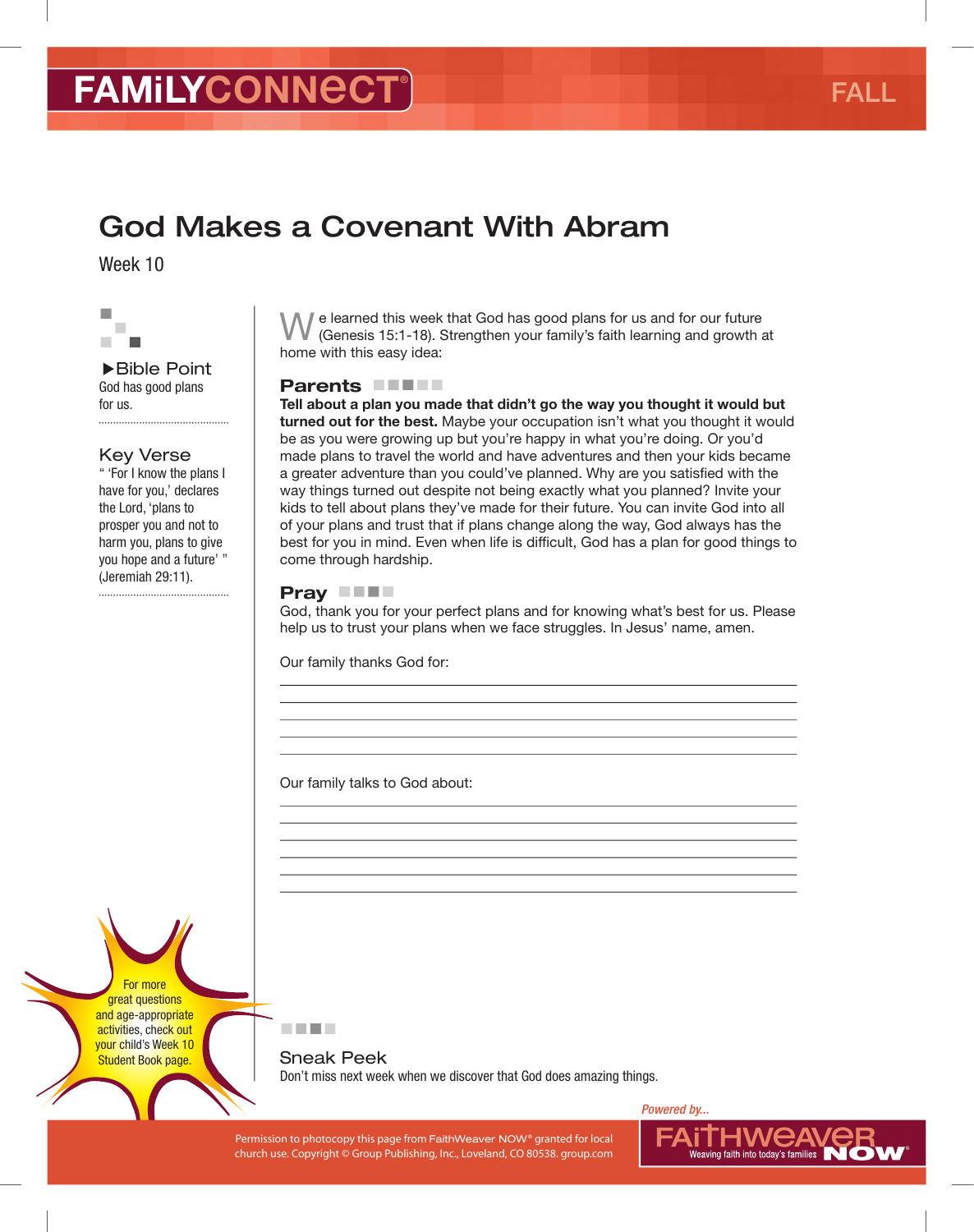# Abraham's Visitors/Sodom and Gomorrah

Week 11



▶Bible Point God does amazing things. 

Key Verse "For nothing is impossible with God" (Luke 1:37).

We learned this week that God did amazing things for Abraham and his wife, Sarah, (Genesis 18:1–19:29) and that God still does amazing things today. Strengthen your family's faith learning and growth at home with this easy idea:

#### Parents **FIFT**

Talk with your family about something you've seen or heard about that amazes you, and why. Point out some amazing things around you and your family right now, such as gravity that keeps us on the ground or the air we breathe or the sun that comes up every single day. Then invite your kids to tell you about things they find amazing in the world around them. God's amazing things surround us every day; we simply have to keep watch for them.

#### Pray **THE**

God, thank you for all the amazing things you do. Help us pay attention to and appreciate the amazing things you do every day. In Jesus' name, amen.

Our family thanks God for:

Our family talks to God about:

For more great questions and age-appropriate activities, check out your child's Week 11 Student Book page.



Sneak Peek Don't miss next week when we discover that we can thank God for his gifts.

Permission to photocopy this page from FaithWeaver NOW® granted for local PAIINING NUCLANCE RELAYS FOR LOCAL PROVIDING THE RELAYSION OF THE RELAYSION OF THE RELAYSION OF THE RELAYSION OF THE RELAYSION OF THE RELAYSION OF T church use. Copyright © Group Publishing, Inc., Loveland, CO 80538. group.com



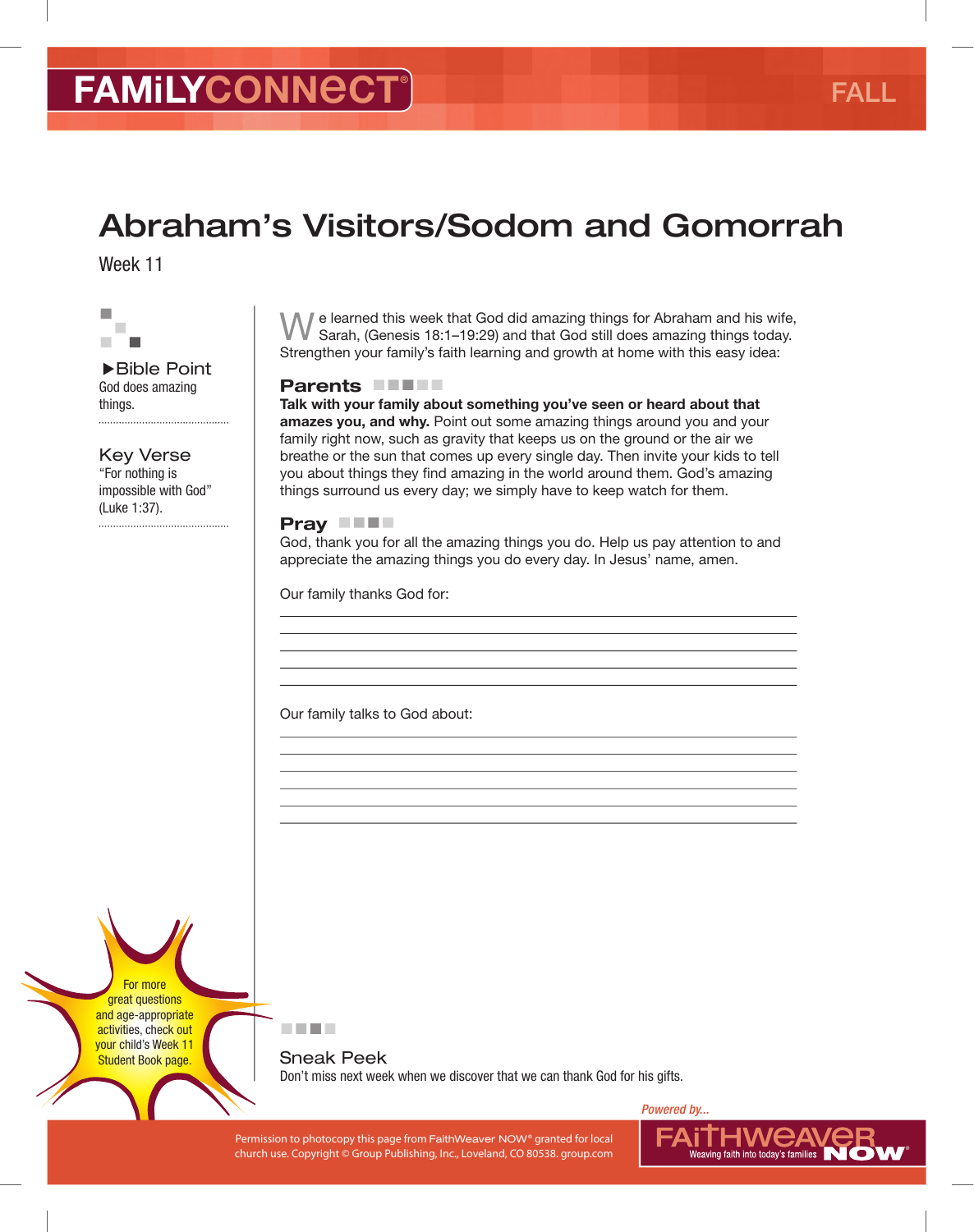## Isaac Is Born

Week 12



▶Bible Point Thank God for his gifts. 

Key Verse "Rejoice in the Lord

always. I will say it again: Rejoice!" (Philippians 4:4).

We learned this week that God gives great gifts and we can respond with joy and thankfulness (Genesis 21:1-6). Strengthen your family's faith learning and growth at home with this easy idea:

#### Parents **FIFT**

Think about a gift that gave you immense joy. Tell your kids about that gift and your experience in receiving it. Then ask them to tell about the greatest gift they've ever received. What made it great? What about receiving great gifts reminds you of receiving God's gifts? Discuss what you can do to show God your joy and thanks for his gifts.

#### Pray **THE**

God, we have happy hearts for all the good things you've done. Thank you for your gifts and blessings. In Jesus' name, amen.

Our family thanks God for:

Our family talks to God about:

For more great questions and age-appropriate activities, check out your child's Week 12 Student Book page.



Sneak Peek Don't miss next week when we discover that God always hears us when we pray.

Permission to photocopy this page from FaithWeaver NOW® granted for local PAIINING NUCLANCE RELAYS FOR LOCAL PROVIDING THE RELAYSION OF THE RELAYSION OF THE RELAYSION OF THE RELAYSION OF THE RELAYSION OF THE RELAYSION OF T church use. Copyright © Group Publishing, Inc., Loveland, CO 80538. group.com